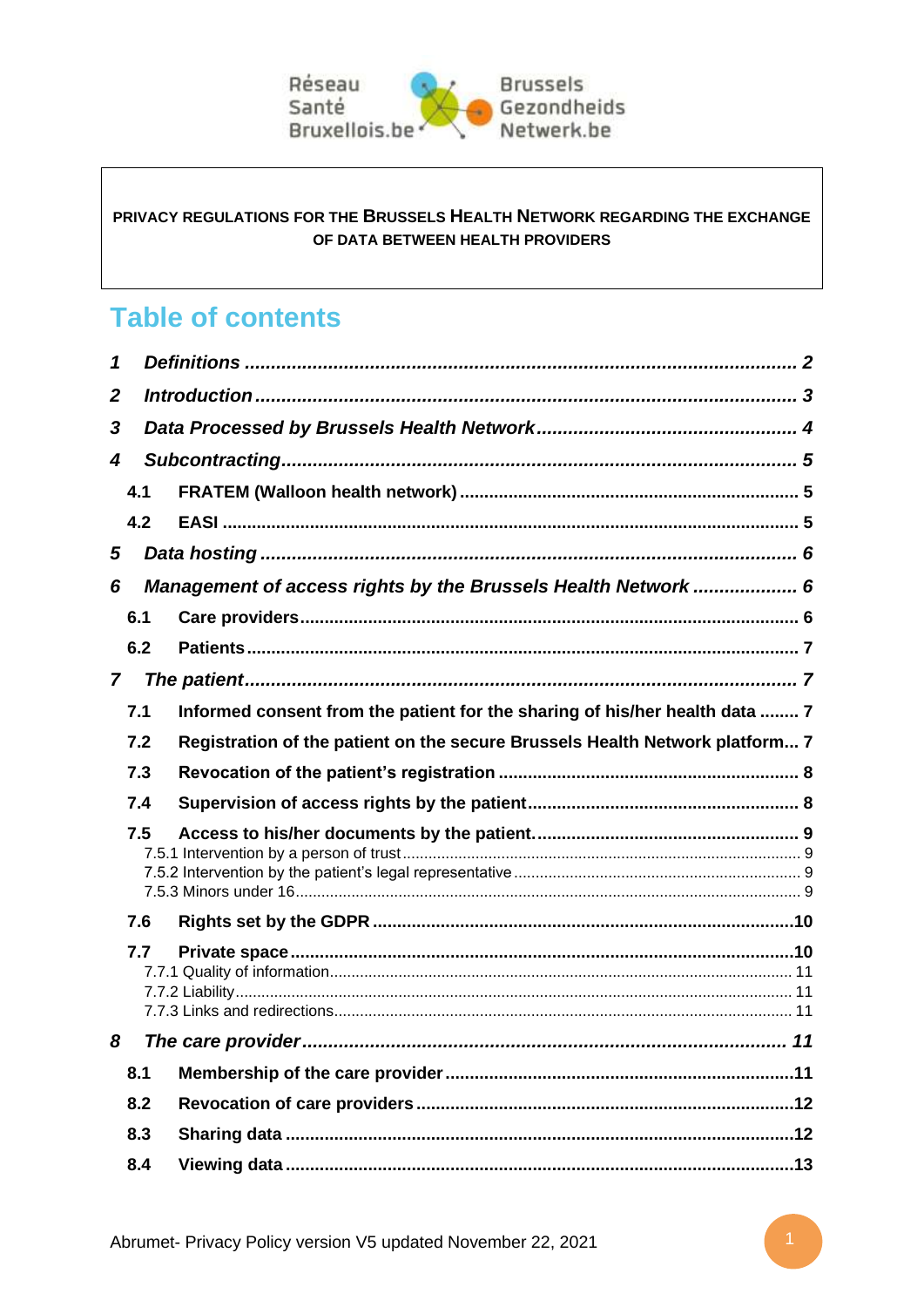

# <span id="page-1-0"></span>**1 Definitions**

**The Brussels Health Network:** the medical data-sharing network established by the Brussels Association for Medical Telematics (asbl Abrumet). It is a Hub of the (federal) eHealth platform. The names Brussels Health Network or Abrumet are used interchangeably in this document.

**EPR or electronic patient record:** computerised file containing all of the data regarding the management of the patient. The EPR is composed of the medical notes and record, nursing care record and the administrative file<sup>i</sup>.

**Hub:** regional entry point to the (federal) eHealth platform for member service providers and care establishments.

**Patient:** the actual person to whom healthcare is dispensed, at his/her request or not, as defined by the Act of 22nd August 2002 relative to the rights of the patient or any person exercising the patient's rights as their representative pursuant to the Act and any other applicable legislation.

**Therapeutic relationship :** the care relationship entered into between a professional practitioner and a patient<sup>ii</sup>.

Care-related relationship: link established between a care provider and a patient<sup>iii</sup>.

**GDPR:** regulation 2016/679 from the European Parliament and the Council dated 27th April 2016 relative to the protection of natural persons regarding the processing of personal data and the free movement of such data, repealing directive 95/46/EC (General Data Protection Regulation) and the Belgian framework law.

**Patient Rights Act:** Act of 22nd August 2002 relative to patient rights.

**Healthcare providers:** the care dispensers and care institutions stated in article 2, 3° of the decree relating to the electronic health data exchange platform.

**Care provider:** any person or party providing care to a patient.

**Medical profile:** medical field in which the care provider works (surgery, general medicine, physiotherapy, etc.).

**Data**: any information pertaining to an identified or identifiable natural person; an "identifiable natural person" is a natural person who can be identified, directly or indirectly, in particular by reference to an identifier, such as a name, an identification number, location data, an online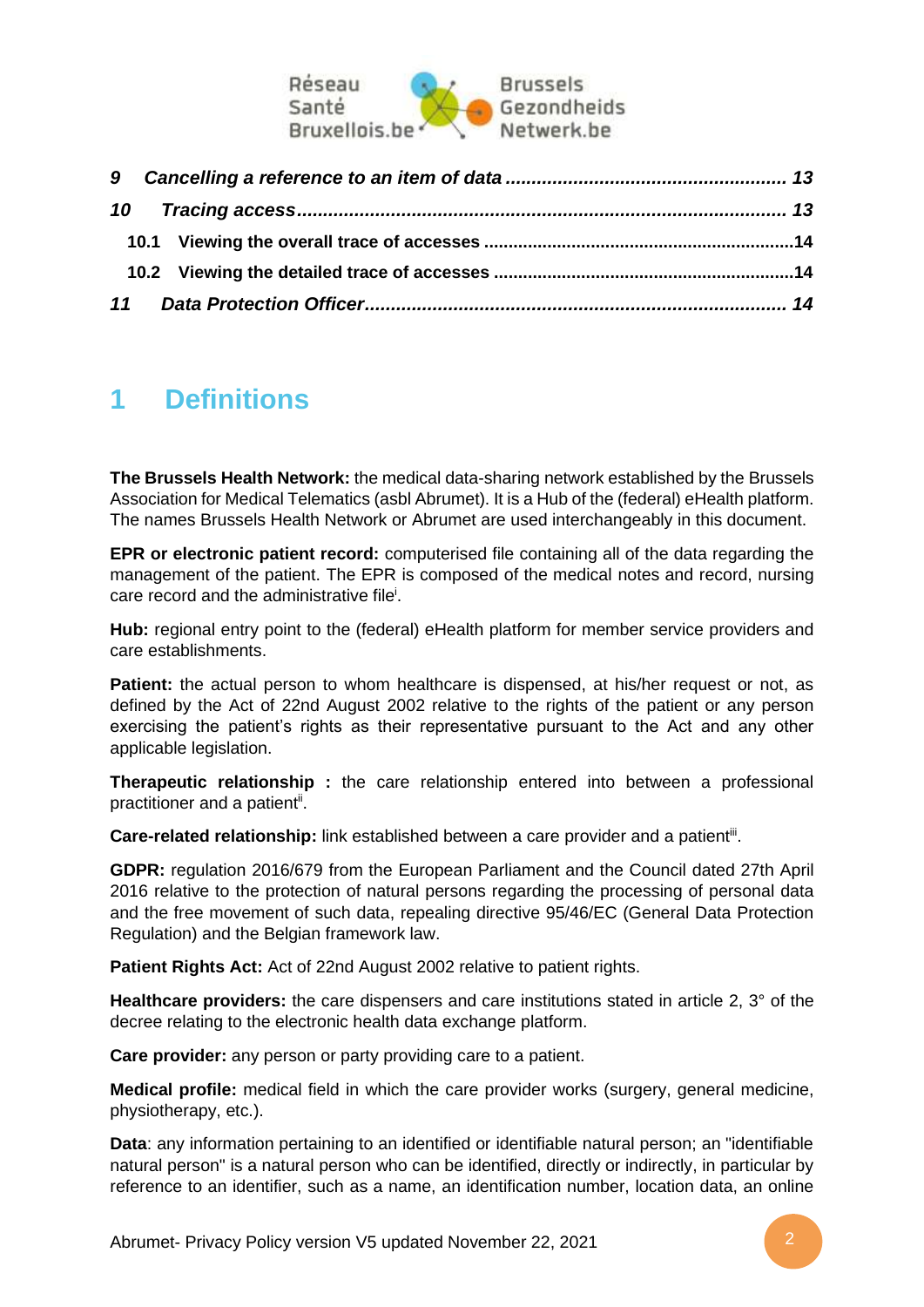

identifier, or one or more factors specific to his or her physical, physiological, genetic, mental, economic, cultural or social identity within the meaning of Article 4 (1) of the GDPR)

**Publication:** viewing via the Brussels Health Network of an item of data, whether contained in an EPR or not.

**Legal representative:** person designated pursuant to an applicable piece of legislation for the purpose of representing and defending the interests of the patient. The legal representative acts in the name of and on behalf of the patient.

**Unique identifier:** unique sector-specific personal identification number in the health field stated in article 7, §3 of the decree relative to the platform for exchanging health data.

**Health data:** item of data processed in the context of the care dispensed, as stated in article 2, 2° of the decree relative to the platform for exchanging health data.

**Data safe**: a service for hosting the details of health providers without an appropriate IT infrastructure, in the aim of enabling them to participate in the health data-sharing system stated in article 5, §1, 3° of the decree relative to the electronic platform for exchanging health data.

*[i] Agence Nationale d'Accréditation et d'Évaluation en Santé (ANAES) (National Health Accreditation and Evaluation Agency)*

*[ii] See the Regulations for sharing health data between health systems connected via the reference directory of the eHealth platform approved by the health section of the Sector-Specific Committee for social security and health in its deliberation nº 14/016 of 18 February 2014, amended on 9 June 2015.*

*[iii]See the Regulations for sharing health data between health systems connected via the reference directory of the eHealth platform approved by the health section of the Sector-Specific Committee for social security and health in its deliberation nº 14/016 of 18 February 2014, amended on 9 June 2015.*

# <span id="page-2-0"></span>**2 Introduction**

These Privacy Regulations (hereinafter referred to by the French initials "RVP") pertain to **the networking of Brussels health actors** through the Brussels Health Network (www.reseausantebruxellois.be),

The object of the Réseau Santé Bruxellois [Brussels Health Network] (hereinafter referred to as "RSB"), which ABRUMET manages in accordance with the decree adopted at the Board meeting of 6 June 2019 creating the platform for the electronic exchange of health data between health actors under the purview of the COCOM [Common Community Commission], is *"the automatic computerized transmission or online provision of any data or communication relating to health or administrative purposes by and between the various health actors, by means of the most appropriate systems of technology"* (Article 4 of the Ordinance of 4 April 2019 on the electronic health data exchange platform). In other words, the RSB aims to facilitate **the sharing of patient information for the continuity of care** and to that end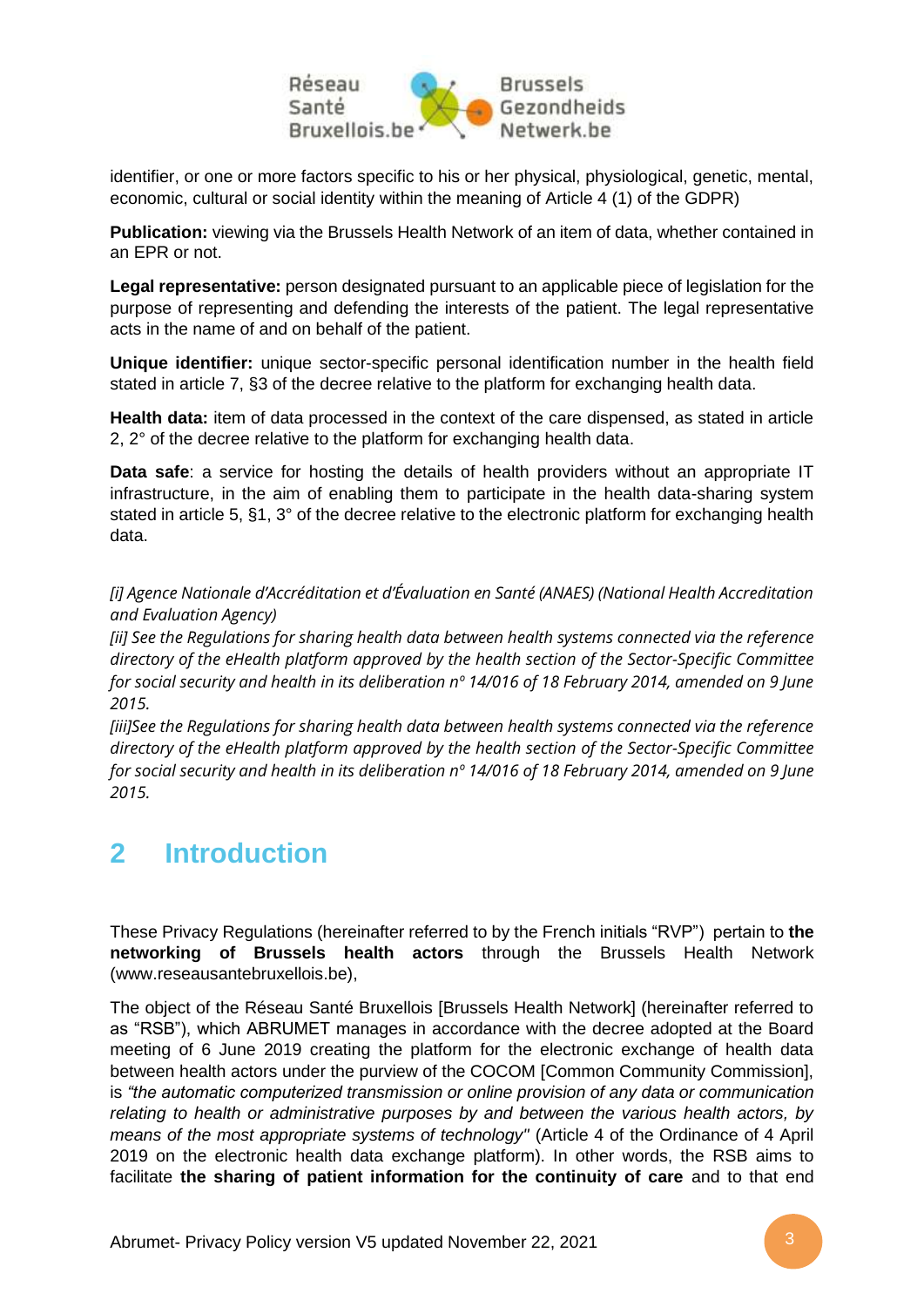

provides an organizational and technological framework at the cutting edge of security and standardization. Data are exchanged by and between health actors through this network in compliance with applicable legislation, medical ethics and patient privacy.

As a hub within the meaning of the Ordinance of 4 April 2019, the RSB provides a value-added service in the form of a central index of documents (protocols, labs, images, SUMEHR, etc.) that can be consulted in the hosting sites. The RSB is based on a decentralization of data which remain on the hosting sites and are accessible via the central index of documents.

Thanks to this network, only those care providers who treat and advise patients may view the electronic medical data relating to those patients, securely and at any time.

Only care providers with a therapeutic relationship with a patient may access their shared electronic medical information, subject to the patient's agreement. The term 'treatment or carerelated link' encompasses any care provider involved in the continuity of a patient's care. This includes providers specialising in analysis and medical imaging.

The Brussels Health Network is also a Hub within the (federal) e-Health platform system and is a subcontractor of the health providers in the sense of the GDPR in terms of the exchange of personal health data via the network

The health actors remain responsible for the processing of patient data.

The Réseau Santé Bruxellois is a subcontractor of the health actors within the meaning of the GDPR for the exchange of personal data relating to health via the network.

In its capacity of data processor, it acts both as a network and as a safe:

- As a network, it provides access to data that remain hosted in the connected hospital institutions.
- As a safe, it hosts securely the data of practitioners in private practice.

The Brussels Health Network is responsible for consistent processing and the creation of the unique patient identifier required for the exchange of health data within the network.

Participating in the Brussels Health Network is voluntary. As a result, the Brussels Health Network can never guarantee the exhaustive nature of the patient's data. Publication of the SUMEHR (Summarised Emergency File) by the general practitioner (GP) is desirable, but not mandatory.

These regulations pertain to all use of the Brussels Health Network, whether via the DPI, the DMI, the portal or the mobile application.

# <span id="page-3-0"></span>**3 Data Processed by Brussels Health Network**

Abrumet retains the data required for the proper operation of the Brussels Health Network and which is used to validate requests for action, both from patients and from health providers.

This data consists of:

data relating to patients: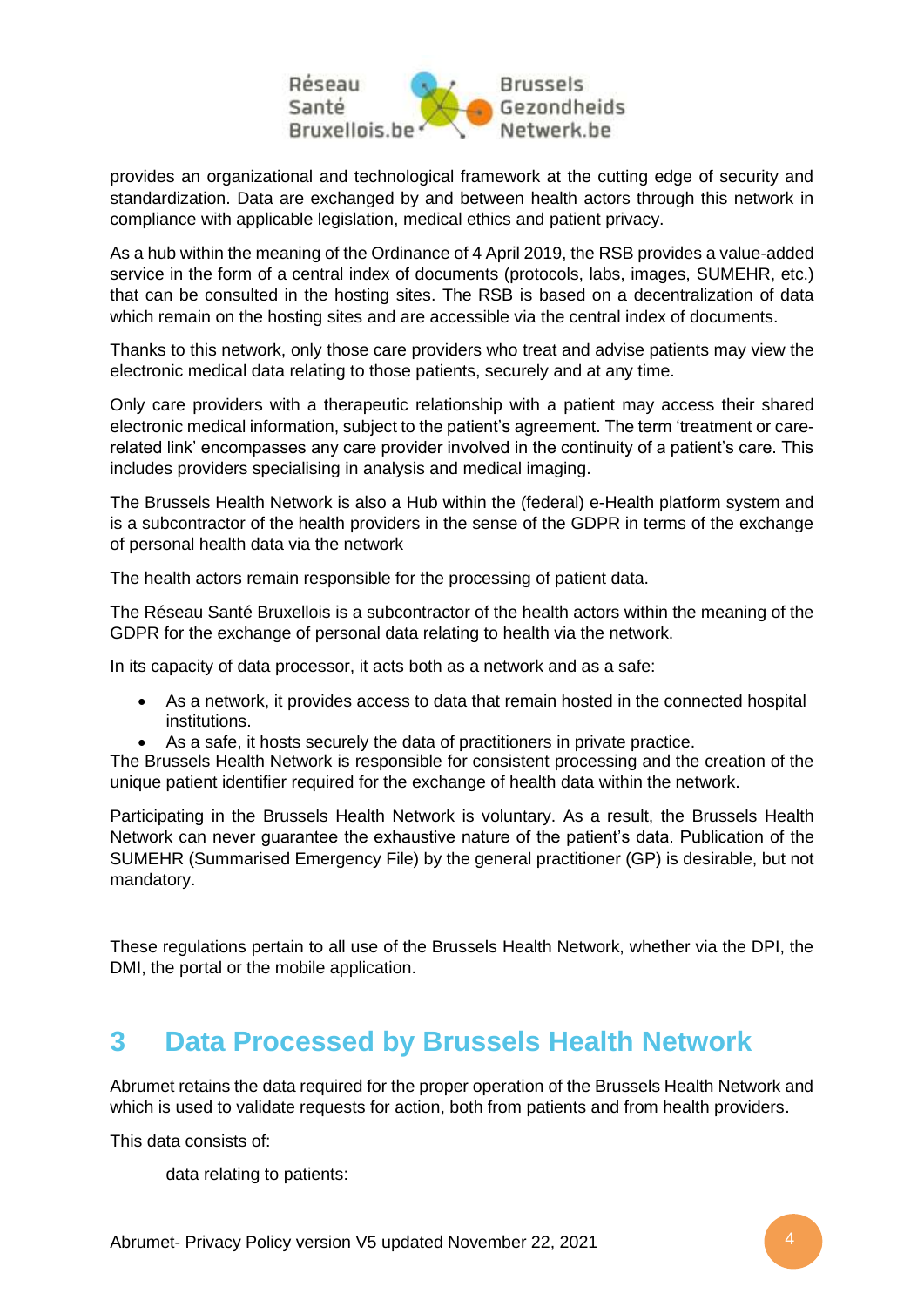

- $\checkmark$  identification of patients,
- $\checkmark$  memorisation of their informed consent for sharing health data in the context of the continuity of care,
- $\checkmark$  the references to decentralised medical records,
- $\checkmark$  access logs, data about care providers and health providers:
- $\checkmark$  the identification of care providers.
- $\checkmark$  memorisation of their membership,
- $\checkmark$  references to decentralised medical data,
- $\checkmark$  access log,
- $\checkmark$  number of consultations per GP,
- ✓ number of SUMEHRs published per GP,
- ✓ number of patients registered per GP,
- ✓ number of SUMEHRs linked to the number of patients,
- $\checkmark$  e-mail address to be used for all communication in the event of a security breach

# <span id="page-4-0"></span>**4 Subcontracting**

## <span id="page-4-1"></span>4.1 FRATEM (Walloon health network)

In view of the expertise developed by the Regional Federation of Medical Telematics Associations, referred hereinafter as FRATEM<sup>1</sup>, in relation to the design and implementation of an electronic health data exchange platform, ABRUMET has called on FRATEM to:

- make the Hub, Data Safe and Portal developments of the Walloon Health Network available to ABRUMET
- provide a second-level maintenance and support service for these developments
- make the hardware and software infrastructure available in order to host ABRUMET's Hub, Data Safe and Portal in the production, test and UAT environment
- coordinate the management of this infrastructure and the availability of specialist human resources to manage this infrastructure.

FRATEM presents sufficient guarantees regarding the implementation of appropriate technical and organisational measures in a secure environment.

## <span id="page-4-2"></span>4.2 FASI

To enable health providers who do not have the material resources for hosting data relating to the health of their patients to share this health data, the Brussels Health Network makes a secure data 'safe' available to them.

To make this happen, EASI, a **Belgian** provider of cloud solutions, security and management solutions, has been brought in as a subcontractor [\(https://www.easi.net/fr\)](https://www.easi.net/fr).

EASI offers a whole range of guarantees regarding the implementation of appropriate technical and organisational measures in a secure environment.

<sup>1</sup> [www.reseausantewallon.be/FR/Pages/default.aspx](http://www.reseausantewallon.be/FR/Pages/default.aspx)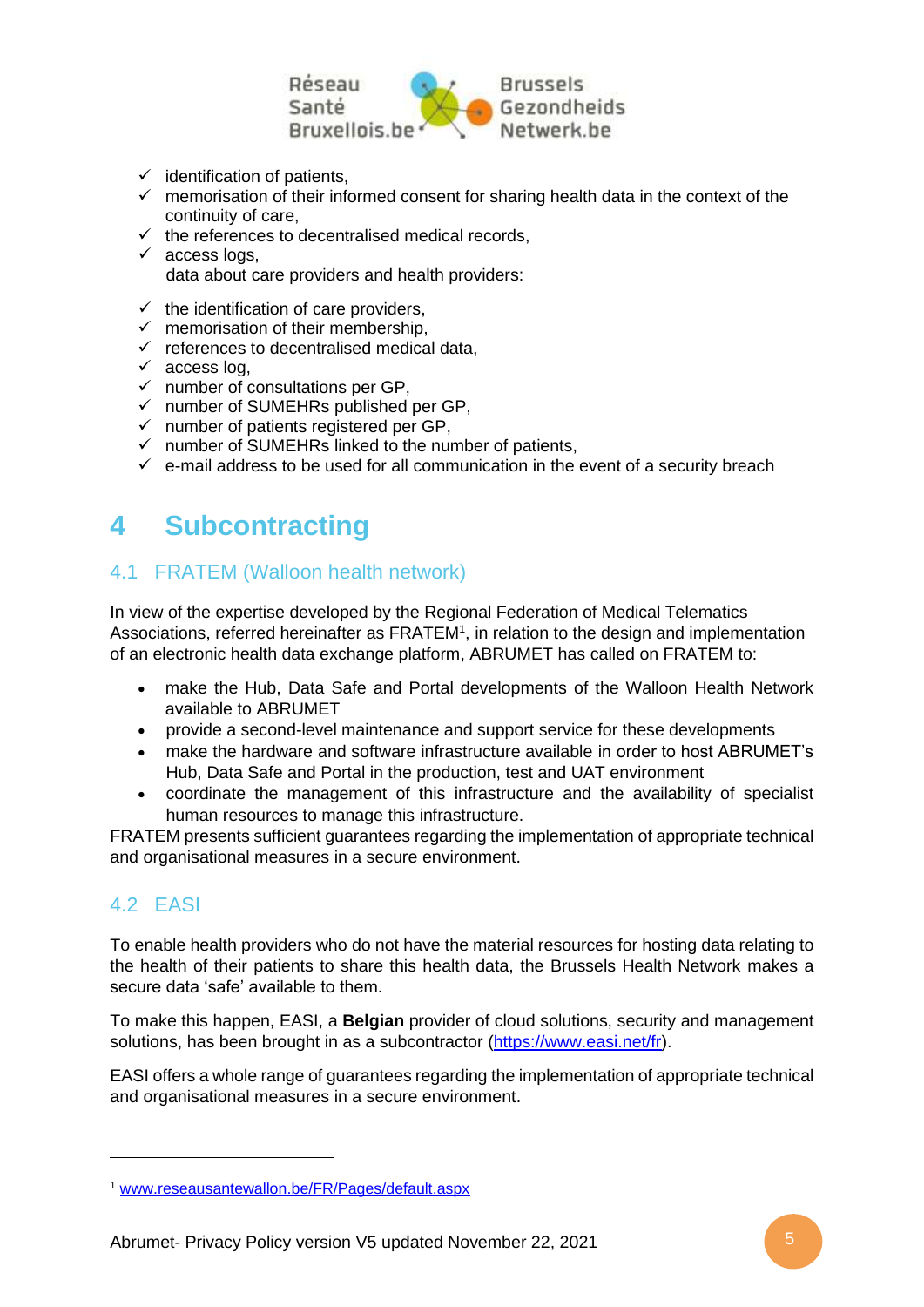

# <span id="page-5-0"></span>**5 Data hosting**

A Brussels Health Network central server contains only one index (hyperlinks) of health data per patient, which is not centralised within the Brussels Health Network. In fact, these indices remain hosted on the servers of the health providers or in the data safe.

Health data is published by the health providers and is:

- kept by hospitals and medical laboratories, or
- stored in the data safe.

This document details the functions made available to the health providers and patients via the Brussels Health Network's secure platform.

# <span id="page-5-1"></span>**6 Management of access rights by the Brussels Health Network**

## <span id="page-5-2"></span>6.1 Care providers

The aim is to define whether a care provider has permission (i.e. may or may not) carry out an action (e.g. to view) on an item of data for a specific patient, based on a particular context (attending physician or on-call doctor, for example).

For permission to be granted:

1 -The patient must have consented explicitly to the sharing of his/her data via the Brussels Health Network.

2 -A care provider must have declared the item of data to be relevant for an exchange. 3 -This declaration must not be accompanied by a general or specific exclusion of the care provider.

4 -The care provider in private practice must have explicitly agreed to these privacy regulations of the Brussels Health Network in order to register. For institutional care providers, each institution has undertaken to register only those who have accepted the privacy regulations of the Réseau Santé Bruxellois.

5 -The care provider must have the right to carry out the action (view) for this type of data. Specific rights are required to enable different types of care provider to access different categories of health data. It should be remembered that these are "default"<sup>2</sup> access rules and that there are also access variation mechanisms at the level of each document.

6 -The care provider must have declared a care-related or treatment relationship with the patient (attending physician or on-call doctor, for example). When a care professional refers his/her patient to another care professional, he/she can declare a treatment relationship between his/her patient and this other health professional with the informed consent of his/her patient or at his/her patient's request.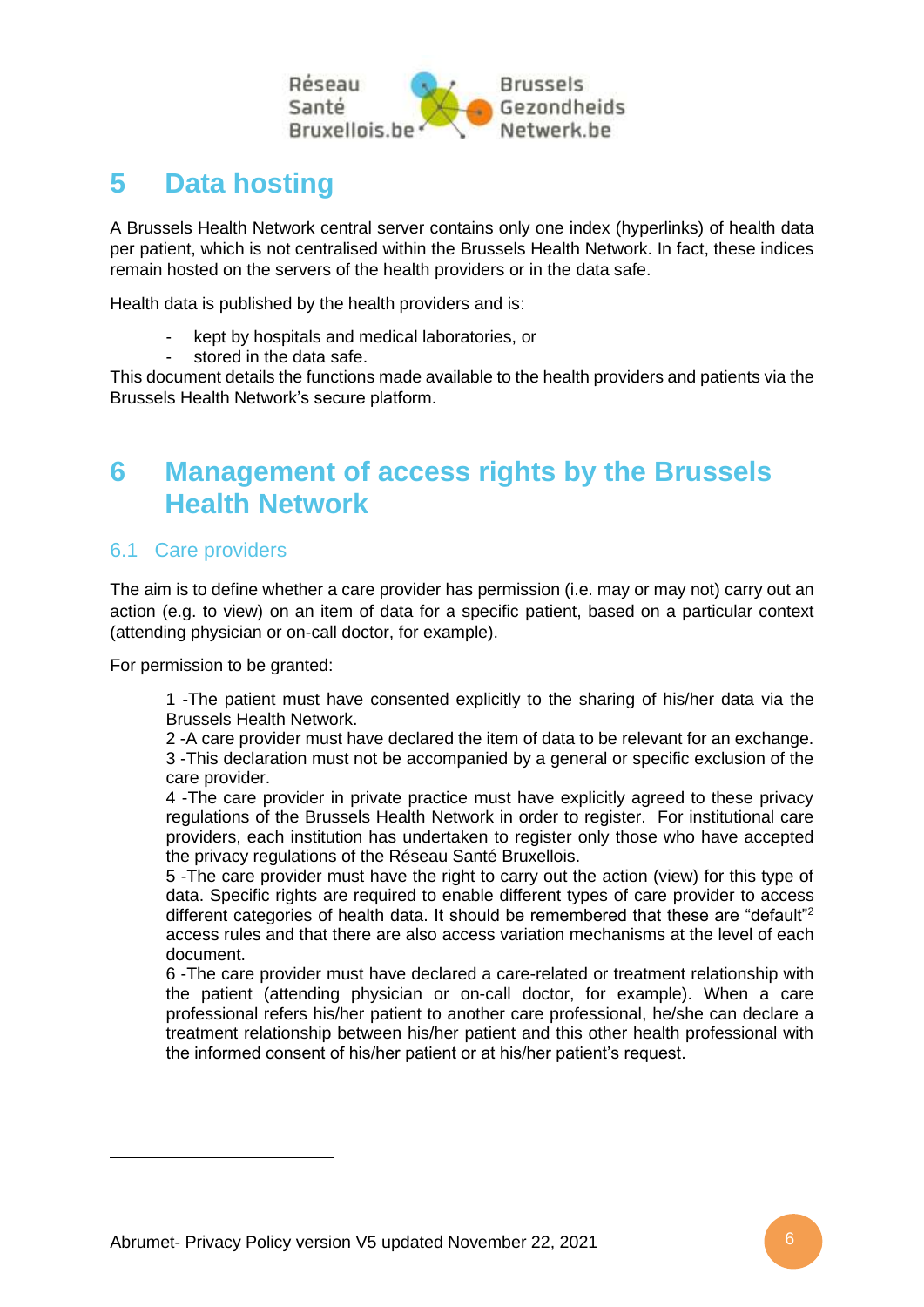

### <span id="page-6-0"></span>6.2 Patients

Patients may manage access rights via their "private space", as detailed in articles 7.4 and 7.7 below.

# <span id="page-6-1"></span>**7 The patient**

## <span id="page-6-2"></span>7.1 Informed consent from the patient for the sharing of his/her health data

Apart from the messaging flows currently managed through existing solutions, for data flows included in the secure technology of the Brussels Health Network, no sharing of data may take place before the patient has given his/her explicit and informed consent.

The patient's informed consent for the sharing of his/her health data can be declared either by the patient or his/her legal representative, or by a doctor, pharmacist, nurse, dentist, hospital or health fund.

Consent given by the patient for the sharing of data within the Health Network also applies for the federal portal at [https://masante.belgique.be](https://masante.belgique.be/) iv. To be clear, the data published on the Brussels Health Network will also be accessible via the federal portal at [https://masante.belgique.be](https://masante.belgique.be/) in compliance with the rules set out in these regulations.

Registration of consent can be made via various channels, including the federal portal at [https://masanté.belgique.be](https://masanté.belgique.be/) or through one of the Belgian health networks (hub). As a hub, the Brussels Health Network is part of the policy of national consent registrations, using the means set out in the next point.

### <span id="page-6-3"></span>7.2 Registration of the patient on the secure Brussels Health Network platform

The patient becomes an active user of the Brussels Health Network when he/she registers with one of the hubs on the (federal) e-Health platform. This registration process includes the recording of the consent mentioned above, if it has not been given elsewhere.

This registration allows access to the private space on the Brussels Health Network website.

Registrations can be made:

Directly by the patient on the website using his/her Belgian eID or via ITSME

By any care provider,

By a care institution.

By the Brussels Health Network administrative office, based on written requests from patients, accompanied by a front/back copy of the patient's identity card. In the case of legal representation, the request must be accompanied by a front/back copy of the legal representative's identity card, as well as a document proving the identity of the patient represented and the status of the representative.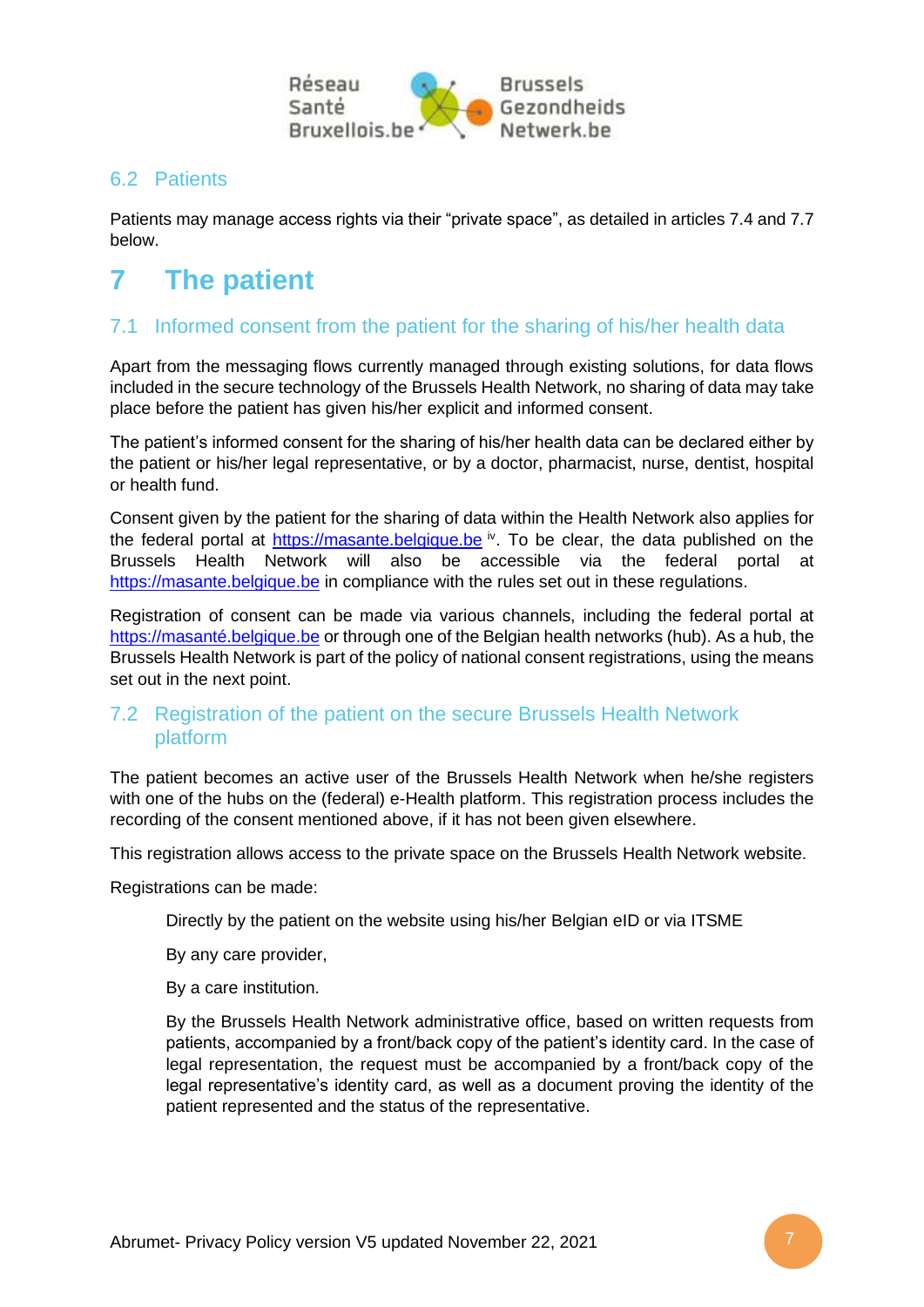

## <span id="page-7-0"></span>7.3 Revocation of the patient's registration

The patient can revoke his/her registration at any time by withdrawing his or her consent in the same way as it was given:

either directly via his/her "private space" on the Brussels Health Network website

or via his/her attending physician.

or via the hospital

or by sending a signed revocation request to the Data Protection Officer of the Brussels Health Network [\(dpo@abrumet.be\)](mailto:dpo@abrumet.be). This request must be accompanied by a front/back copy of the identity card of the person making the request. Revocation only becomes effective when it has been processed by the Brussels Health Network.

The revocation of the registration implies that the patient will no longer have access to his or her "privacy space."

The system will soon enable the patient's death to be registered, which will modify access to his/her records, in accordance with the applicable legislation, including the Act of 22.08.2002 to patient rights and the GDPR.

### <span id="page-7-1"></span>7.4 Supervision of access rights by the patient

The way in which access rights are opened to care providers is set by these regulations.

Via his/her "private space" on the Brussels Health Network website, the patient can access the list of care providers who have accessed the patient's records. Patients can also obtain this list, or more detailed information from the Data Protection Officer at the Brussels Health Network [\(dpo@abrumet.be\)](mailto:dpo@abrumet.be) by sending a signed written request or electronically signed e-mail (e.g. via the electronic identity card) or by any equivalent signature, accompanied by a front/back copy of the patient's identity card or, if the patient is declared represented on the Brussels Health Network, his/her representative's identity card.

The patient can block access to his/her data to one or more card providers, either directly via his/her "private space" on the Brussels Health Network website, or by sending a signed written request or electronically signed e-mail, accompanied by a front/back copy of the patient's identity card or, if the patient is declared represented on the Brussels Health Network, his/her representative's identity card to the Data Protection Officer [\(dpo@abrumet.be\)](mailto:dpo@abrumet.be) of the Brussels Health Network. This action can also be taken, although only by the patient, using the federal eHealthConsent [\(https://www.ehealth.fgov.be/idp/Authn/Profile\)](https://www.ehealth.fgov.be/idp/Authn/Profile) app. Exclusions of providers made at a federal level and at the level of the Brussels Health Network are synchronised.

In the same way, the patient can block the publication of one or more items of data relating to him/her by contacting the author of the document directly.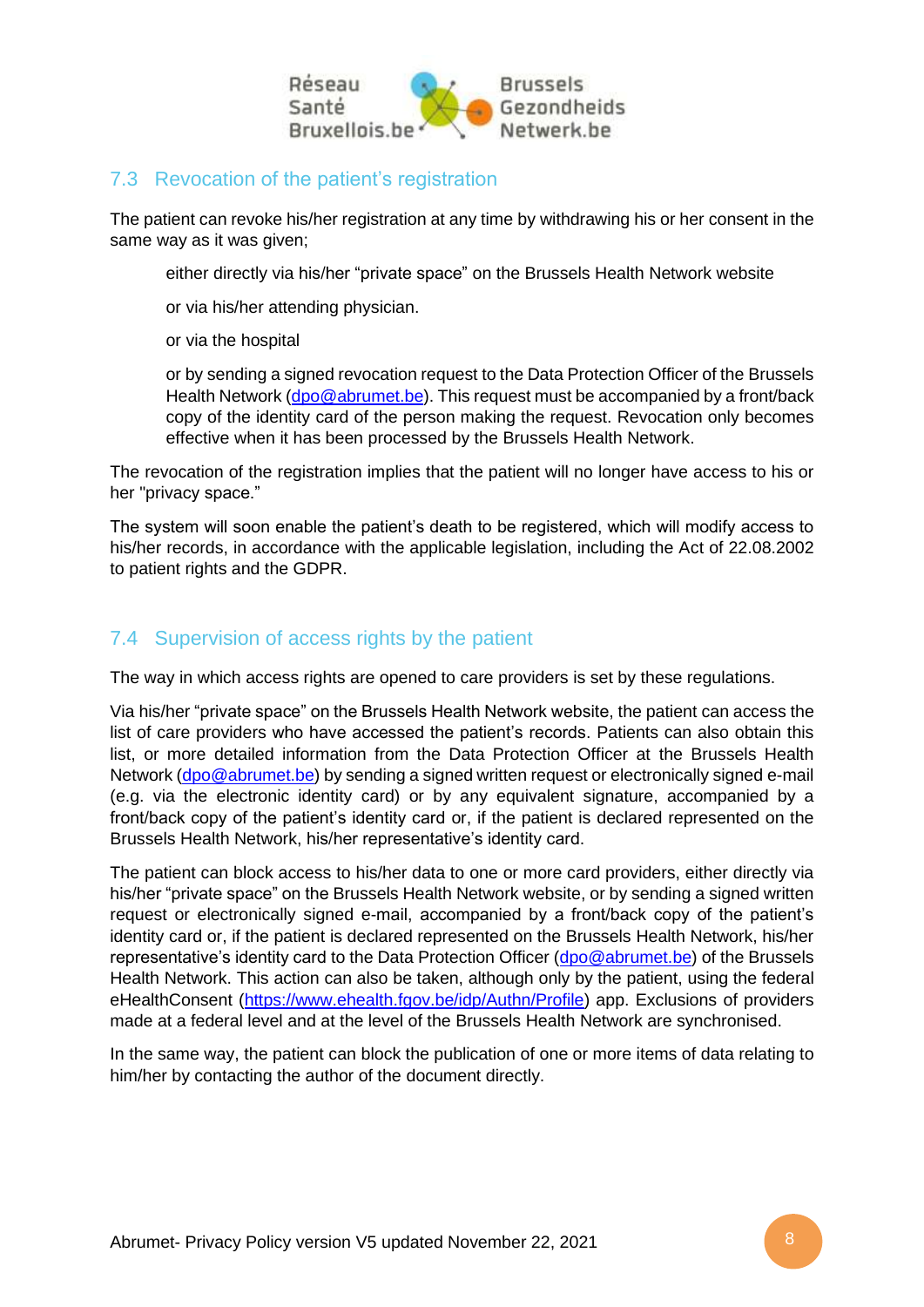

## <span id="page-8-0"></span>7.5 Access to his/her documents by the patient.

Subject to the exceptions stated in the applicable legislation, including the Act of 22.08.2002 relative to patient rights and the special terms set by the health providers in the best interests of patients, the patient can access the contents of health data shared once it has been posted via the Brussels Health Network by the care providers who are the authors of that data.

Any care provider who is the author of the information can decide not to make all or part of the health data accessible to the patient, albeit while complying with the applicable legislation, including the Act of 22.08.2002 relative to patient rights and the GDPR.

#### <span id="page-8-1"></span>7.5.1 Intervention by a person of trust

The patient can designate a person of trust of his/her choice, who will guide him/her or take his/her place for consulting the patient's data shared via the Brussels Health Network. The identity of this person is recorded in the Brussels Health Network (an area is provided for this purpose in the patient's details).

A person of trust can be registered with the Brussels Health Network

- either by the patient by entering the details of the person of trust's identity card via the secure portal of the Brussels Health Network;
- or via a care institution or through the administrative manager of the Brussels Health Network based on a form signed by the patient and the person of trust. This request must be accompanied by a front/back copy of the identity card of either the patient or the patient's person of trust.

#### <span id="page-8-2"></span>7.5.2 Intervention by the patient's legal representative

When a patient is not able to exercise his/her rights (as in the case of an underage person (minor) who is unable to fully understand his/her interests, or an adult who is unable to express what he/she wants, etc.), his/her representative (legal representative, representative designated by the patient, or representative designated pursuant to the Patient Rights Act, administrator acting for the person) will exercise his/her rights in accordance with articles 12 to 14 of the Patient Rights Act.

This representative, called the "Legal trustee", can be registered in the patient's details in the Brussels Health Network. Any request for information must be made in the exclusive interests of the patient. The professional practitioner can refuse access to the patient's data pursuant to protection of the patient's privacy under article 15 of the Patient Rights Act.

Registration of the legal trustee with the Brussels Health Network can be carried out:

- either via a hospital, or
- by the administrative manager at Abrumet, based on the form signed by the legal trustee and the supporting documents confirming this role.

#### <span id="page-8-3"></span>7.5.3 Minors under 16

The legal representative has access to the shared file of a child under 12 registered with the Brussels Health Network and provided that he is declared as a representative of this child. For a child aged between 12 and 16 years old, only health professionals having a therapeutic link with the child have access to his computerized health record to the exclusion of any other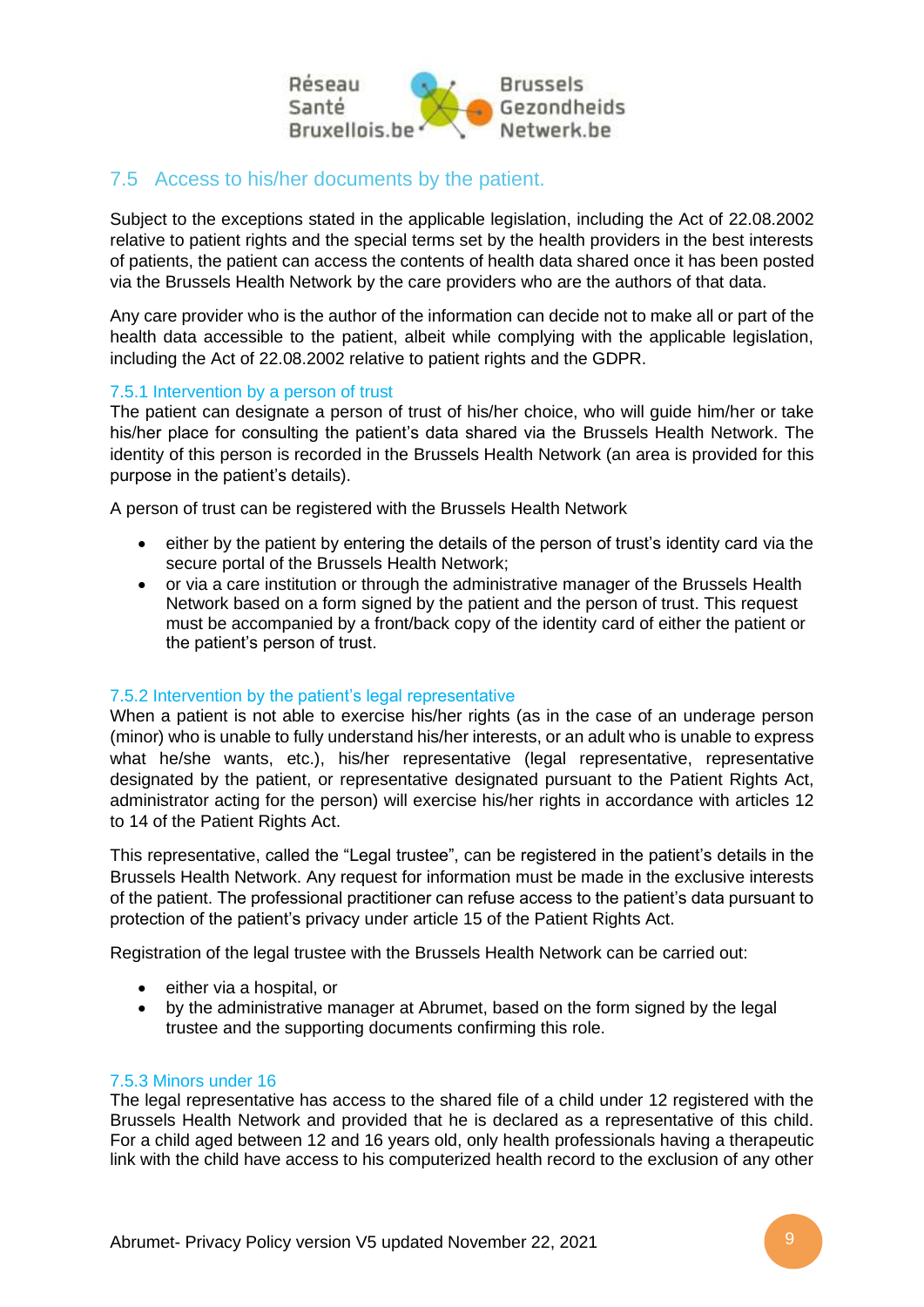

person, including the legal guardian who can always exercise the rights of the minor via the health actor in accordance with the law of 22 August 2020 relating to the rights of the patient.

## <span id="page-9-0"></span>7.6 Rights set by the GDPR

Except where a legal provision in force in Belgium does not allow it, and subject to the relevant provisions of these regulations, you have the following rights under the GDPR for the processing operations for which ABRUMET is the **controller**:

- The right of access, including the right to know whether ABRUMET is processing your data;
- The right to have a copy of the data processed;
- The right to rectify the processed data;
- The right to object to the processed data:
- The right to restrict the processing of processed data;
- The right to the erasure of processed data;
- The right to the portability of processed data;
- The right to contact the DPO of ABRUMET (dpo@abrumet.be or 11 Rue de la Montagne, 1000 Brussels)
- The right to file a complaint with the Data Protection Authority: https://autoriteprotectiondonnees.be/citoyen 35 Rue de la Presse, 1000 Brussels Tel.: +32 (0)2 274 48 00 Fax: +32 (0)2 274 48 35 E-mail: e: [contact@apd-gba.be](mailto:contact@apd-gba.be)

Any request relative to the exercise of the rights of the person in question, as set by the GDPR for the processing carried out by ABRUMET in its capacity of data processor, must be sent to the data controller, i.e. the health provider. However and to enable the effective exercise of these rights, the request can also be sent to the Data Protection Officer of the Brussels Health Network [\(dpo@abrumet.be\)](mailto:dpo@abrumet.be), who will pass the request on as soon as possible to the relevant data controller to follow up.

### <span id="page-9-1"></span>7.7 Private space

The Brussels Health Network gives the registered patient access to its "private space" application via its website. By using the "private space" application of the Brussels Health Network, the user fully and unconditionally accepts the privacy regulations and undertakes to comply with them. If the user refuses, he/she will be required to refrain from using the "private space" application of the Brussels Health Network.

Via his/her private space, the patient has access to the following functions detailed in these regulations:

Revocation of the patient's registration; [\(7.3\)](#page-7-0)

Rules for accessing data via the Brussels Health Network; [\(7.4](#page-7-1)[,7.5](#page-8-0) )

[Exclusion of a professional practitioner](#page-12-2) for accessing shared data; [\(7.4\)](#page-7-1)

Control of access to shared documents; [\(7.4,](#page-7-1) and [11\)](#page-12-2)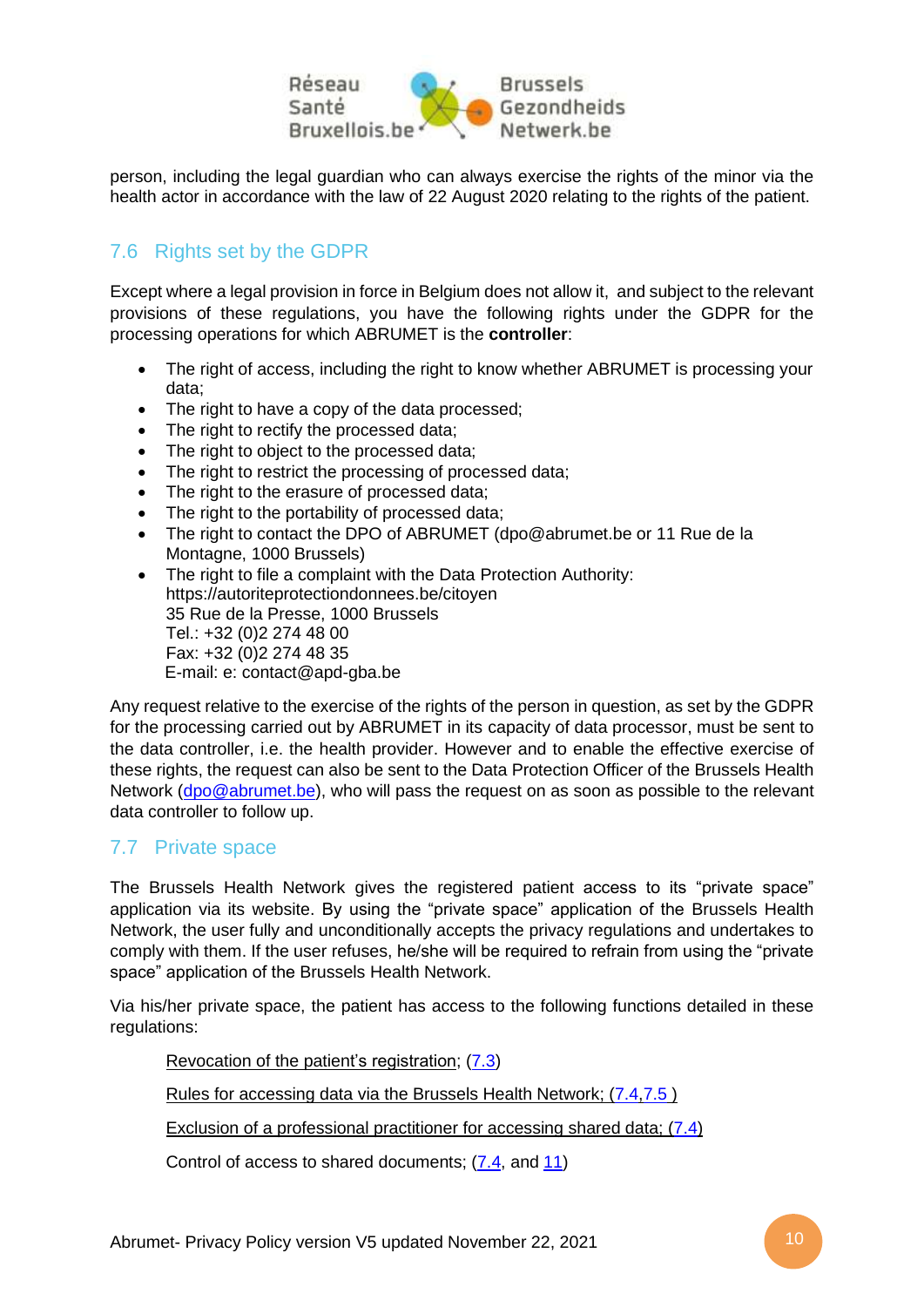

[Access to the contents of shared data by the](#page-8-0) patient; [\(7.5\)](#page-8-0)

Registration of a person of trust and a representative [\(0.](#page-8-1) and [0\)](#page-8-2)

#### <span id="page-10-0"></span>7.7.1 Quality of information

The data available via the "private space" of the Brussels Health Network is deemed correct at the time of its publication by care providers, although it may have become inaccurate or out of date at the time the data is viewed. As a result, no guarantee can be given regarding the quality, accuracy or exhaustive nature of each item of information viewed in the "private space" application via the Brussels Health Network website.

The contents of the Brussels Health Network website and the "private space" application (including links) may be adjusted, modified or added to at any time without notice or communication.

#### <span id="page-10-1"></span>7.7.2 Liability

The Brussels Health Network declines all liability for damage that may result from the use of information obtained through the "private space" application. This includes, without limitation, all indirect damage, losses, interruption to work, damage to programs or data on the IT system, hardware, software, etc. of the patient. It is the responsibility of the patient to take all precautions to ensure that what he/she selects for his/her use is free of any virus, worm, Trojan horse and other elements that may damage the patient's data or hardware.

As a result, the patient is entirely responsible for any use that he/she makes of the information obtained via the "private space" application.

#### <span id="page-10-2"></span>7.7.3 Links and redirections

The website and "private space" application contain hyperlinks to other websites, as well as redirections to other sources of information, such as other hubs. These links and sources of information are made available to the user on a purely indicative basis. The Brussels Health Network does not control these hyperlinks and other sources of information featured on these sites and is therefore unable to offer a guarantee of any kind as to the quality and/or exhaustive nature of this information. The Brussels Health Network declines all liability for any damage that may result from viewing the information contained on other or sources of information in general and to which the user is redirected by the "private space" application.

# <span id="page-10-3"></span>**8 The care provider**

### <span id="page-10-4"></span>8.1 Membership of the care provider

§1. Only care providers who have agreed to this regulation and who have been authorized to access the system may access the shared data and publish data.

§2 Care providers practising as general practitioners or multidisciplinary care providers who do not practice in a hospital or have a partial private practice (out of hospital) must

• Go to the Réseau Santé Bruxellois portal (www.reseausantebruxellois.be) and register online; or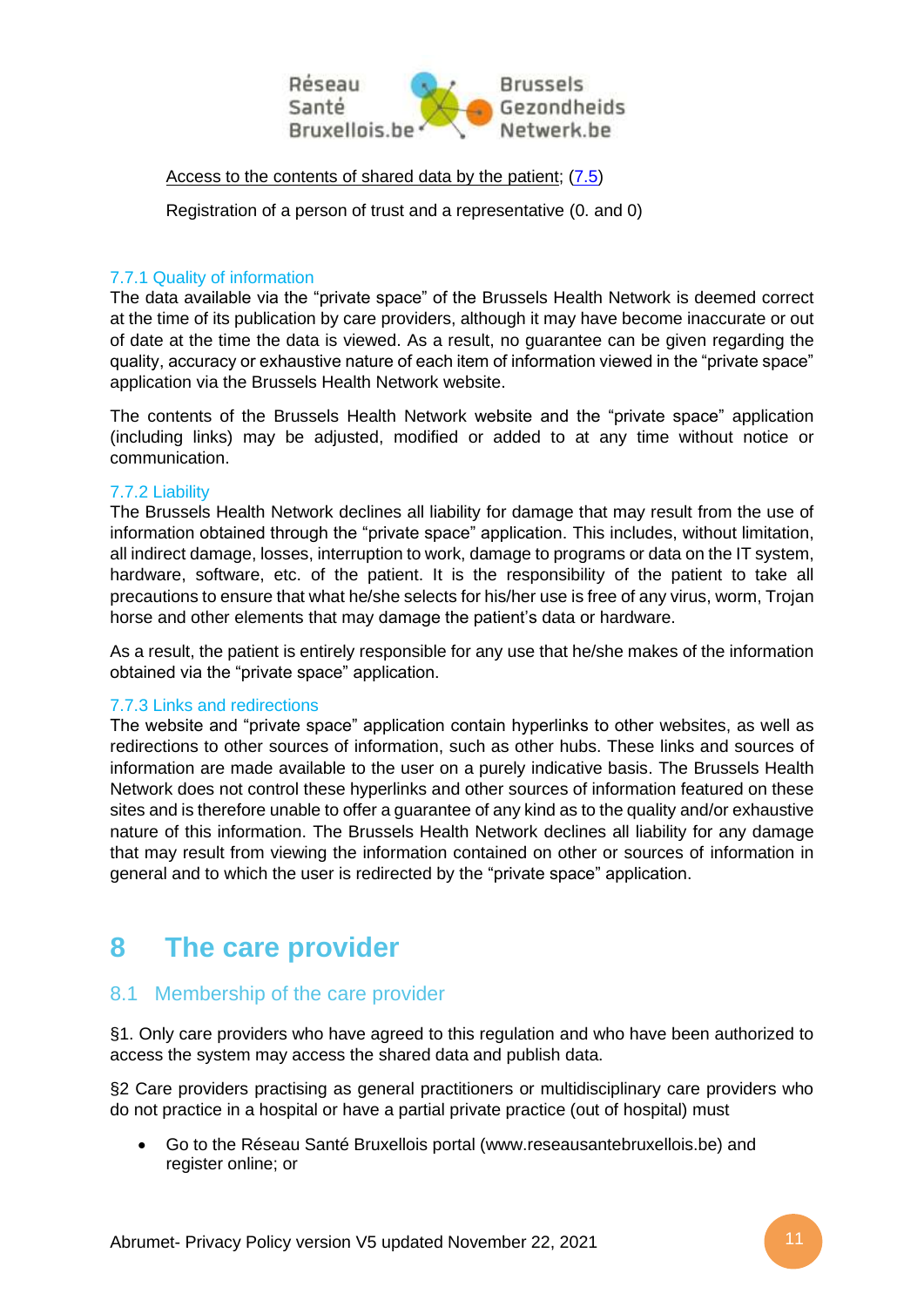

- Complete the document in paper format available for download on the Brussels Health Network website, designate a guarantor from among the professional service providers indicated by the Brussels Health Network to play this role, and return it duly signed to the administrative department of the Brussels Health Network; or
- Complete a registration form available on the Brussels Health Network website, designate a guarantor from among the professional service providers designated by the Brussels Health Network to play this role, sign it electronically and send it by email to the Brussels Health Network (info@abrumet.be).

In both cases, a guarantor will approve the registration to make it effective  $3$ , after having verified the capacity of care provider acting under the Brussels Health Network, which will validate the registration request once it has verified said capacity of care provider in the COBRHA database. The care provider will then be authorized to access the Brussels Health Network and its services.

§3. For care providers working in a care institution, the Medical Officer

- Ensures that the data concerning the care provider that are communicated to the Brussels Health Network are accurate and up to date;
- Will manage the access of healthcare providers to the Brussels Health Network via the computerized patient file of his or her institution;
- Provide the care providers of his or her institution with adequate information about the present privacy regulations.

The institution itself will inform the Brussels Health Network of any change of Medical Officer.

## <span id="page-11-0"></span>8.2 Revocation of care providers

The administrators of Brussels Health Network can revoke a care provider in the event of this regulation being breached.

The care provider may make amendments to his/her/its details at any time.

By registering, the care provider agrees to be notified by e-mail of any significant data breaches or major modifications to the default settings. The care provider also agrees to receive the Brussels Health Network newsletter.

For care providers working in a care institution, this notification will be sent to the medical director for the institution.

### <span id="page-11-1"></span>8.3 Sharing data

Any care provider authorised to access the Brussels Health Network may, in agreement with the patient or the patient's representative and informed consent having been given, decide

<sup>3</sup> Le garant ne fait que garantir que le prestataire de soins demandant d'être inscrit au Réseau Santé Bruxellois remplit les conditions de prestataires de soins au moment de sa demande.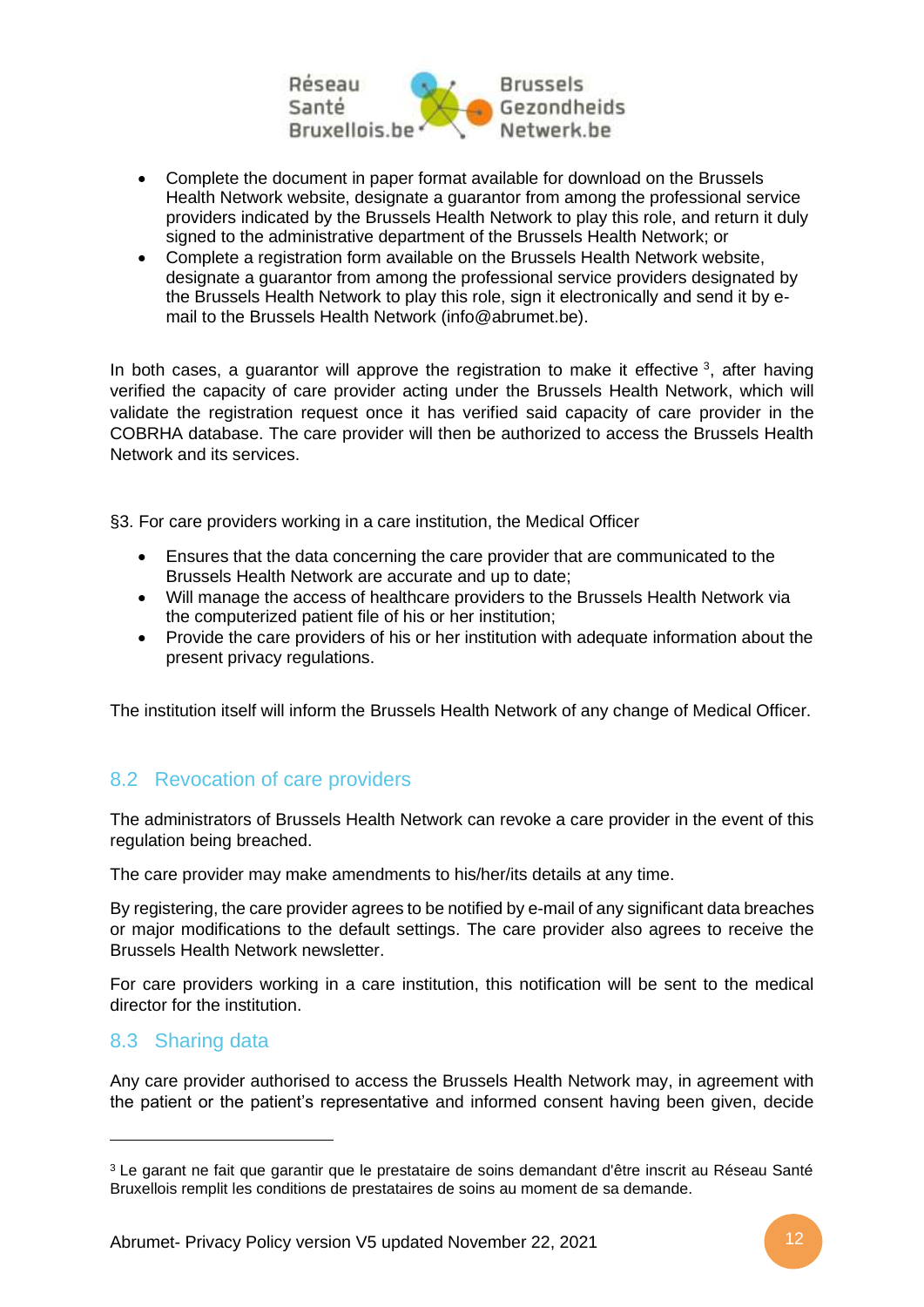

whether or not to share data via the Brussels Health Network. The care provider will ensure that only data required for the continuity of care and in line with his/her/its medical profile will be shared on the Network. The care provider will carry out this action as part of a confidentiality arrangement shared with the other care providers who themselves have undertaken only to access data in the very restrictive context of these regulations, in addition to the simple existence of a care-related or treatment relationship with the patient.

The sharing of data may be accompanied by access restrictions: any professional practitioner may, in agreement with the patient or his/her representative, either authorise or block access to this item of data to a specific list of care providers. The party sharing the data has the right to access this data insofar as he/she/it has a care-related or treatment relationship with the patient and where the patient has not blocked the care provider from accessing this data.

The informed consent of the patient applies to the sharing of both future and past data. Care providers remain free to publish the history of the file.

### <span id="page-12-0"></span>8.4 Viewing data

Any care provider with authorisation to access the Brussels Health Network may access the data posted on the Network on condition that he/she/it has a care-related or treatment relationship with the patient and where the patient has not blocked access to this item of data and/or this care provider.

Viewing data may only be within the very restrictive context of these regulations, in addition to the simple existence of a care-related or treatment relationship with the patient consultation.

The care-related or treatment relationship may be created by the care providers and by the patient or his/her representative. When a care professional refers his/her patient to another care professional, he/she may declare a treatment relationship between his/her patient and this other professional with the informed consent of his/her patient or at the request of this patient. This relationship expires after a certain period of time, defined for each type of relationship. The patient may always revoke it early.

In emergencies, the care-related or treatment relationship is assumed until proof is given to the contrary.

# <span id="page-12-1"></span>**9 Cancelling a reference to an item of data**

Data or their reference can be deactivated in the event of an error or at the request of the patient by the professional who published this information.

# <span id="page-12-2"></span>**10 Tracing access**

Every action taken on an item of data is traced.